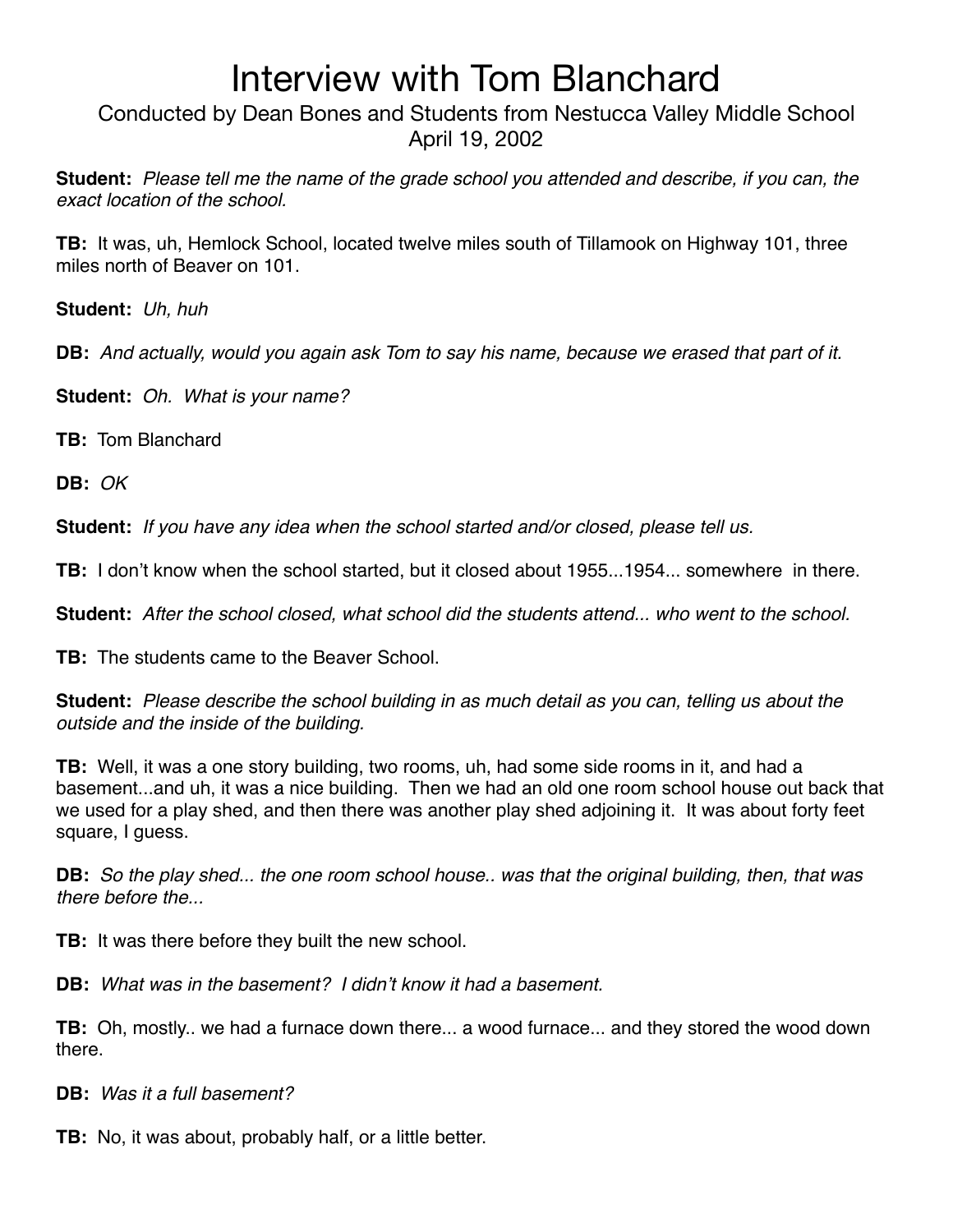Conducted by Dean Bones and Students from Nestucca Valley Middle School April 19, 2002

**DB:** *OK*

- **TB:** And I've seen it full of water, and all the wood floating around.
- **DB:** *(Laugh) We better not continue with that one!*
- **TB:** (Laugh)
- **DB:** *So, was there a coat room, or were coats just hung up in the hallway then?*
- **TB:** No, they just had a place in the hallway to hang your coats and put your lunch buckets and stuff.
- **DB:** *What about bathrooms?*
- **TB:** Two bathrooms.
- **DB:** *Inside.*
- **TB:** Uh, huh (yes) inside.
- **DB:** *Oh, that was pretty modern then.*
- **TB:** Ya, it was.
- **DB:** *Running water then, too.*
- **TB:** Uh, huh (yes)

**DB:** *Ok, and did it actually have two classrooms, or was it...was it a curtain that separated them, or..*.

**TB:** No, it was a solid door, but it was movable... it was on tracks and you can move it... accordion type you could fold it up or open it up and make one room out of it.

**DB:** *Didn*'*t Hemlock also have a stage? Did they? Do you remember?*

- **TB:** Well, we... we built one.
- **DB:** *Oh...*
- **TB:** We just put up a temporary.
- **DB:** *Oh, and then you would take it down.*
- **TB:** Uh, huh (yes)
- **DB:** *Oh, I see, ok.*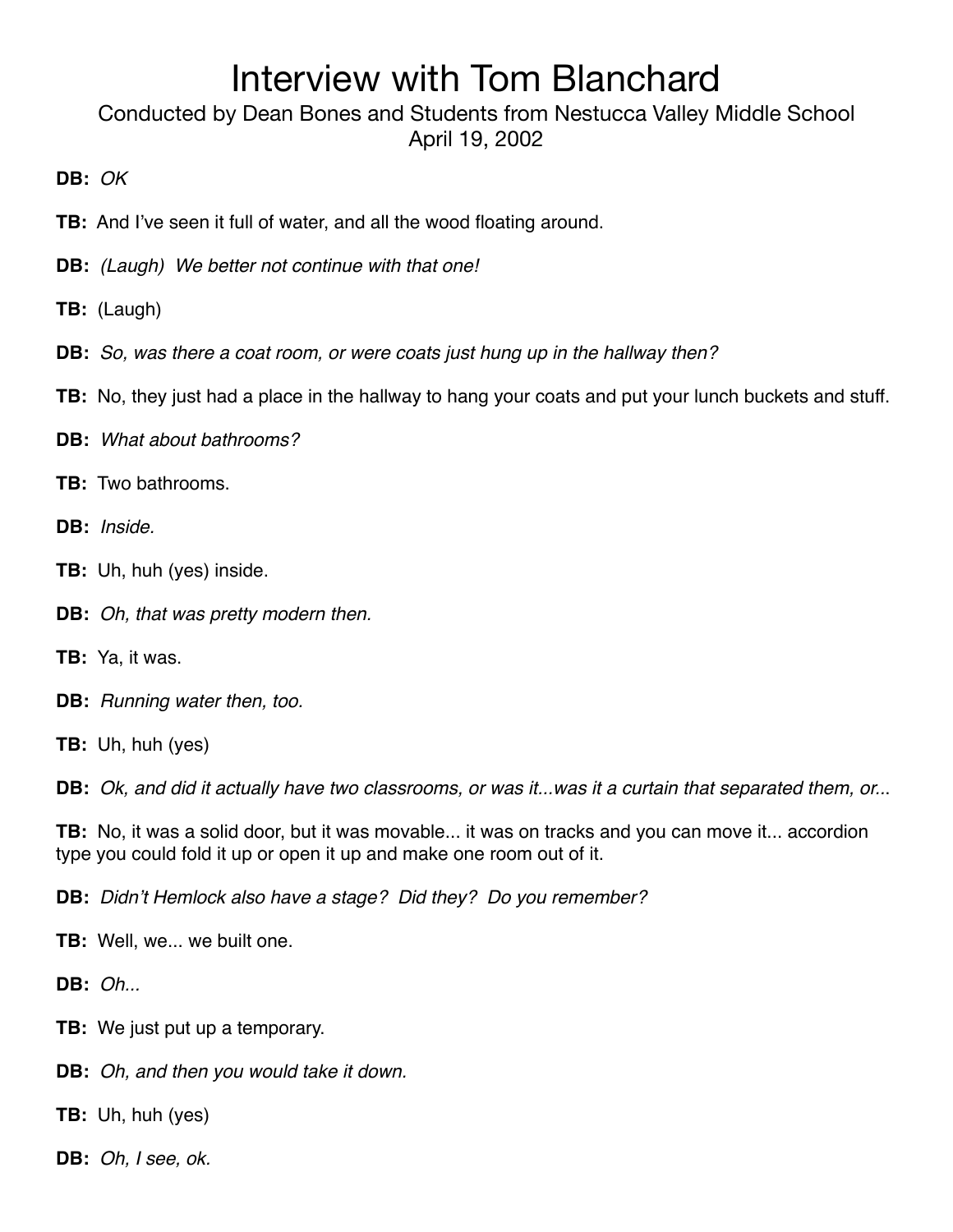Conducted by Dean Bones and Students from Nestucca Valley Middle School April 19, 2002

**TB:** Ya, uh, huh (yes)

**Student:** *Was there a bell on the school?*

**TB:** No. No, no bell.

**Student:** *Please tell us from where to where the students lived who went to this school.*

**TB:** Oh, they started on Highway 101 North, about approximately a mile, and they took up in the Sandlake Road up as far as the summit, and about a mile south of Hemlock on 101, and all of East Beaver, and ... I think that was about it.

**DB:** *So a mile south would be by.... whose place?*

**TB:** Oh, where Fox's live... that was the deadline.

**DB:** *OK. They attended Hemlock, I think.*

**TB:** Ya, uh, huh (yes) and from there south they went to Beaver.

**DB:** *OK. Let*'*s see.. there was another question I was going to ask you... let me think... oh, on the Sandlake Road, to the summit, we found out that there was another school called Sunnydale... do you ever hear... do you remember ever hearing about that one? That would have been a long time ago.*

**TB:** I've heard that there was a school over there, but I never seen it.

**Student:** *What are all of the ways students got to school while you were in school? Did they walk, ride in cars, ride buses, ride horses, ride in buggies, etc.?*

**TB:** Oh, they had a bus that ran the route that went up south and north and Sandlake Road and East Beaver. I think that was about it.

**DB:** *A high school bus, or...*

**TB:** No, it was a little... little bus, probably held about twelve or fourteen.

**DB:** *How old were you at the... all the time you went through school, they had a bus?*

**TB:** Uh, huh, ya.

**DB:** *Really?! I didn*'*t know that.*

**TB:** Schuyler Fletcher had the contract for the bus.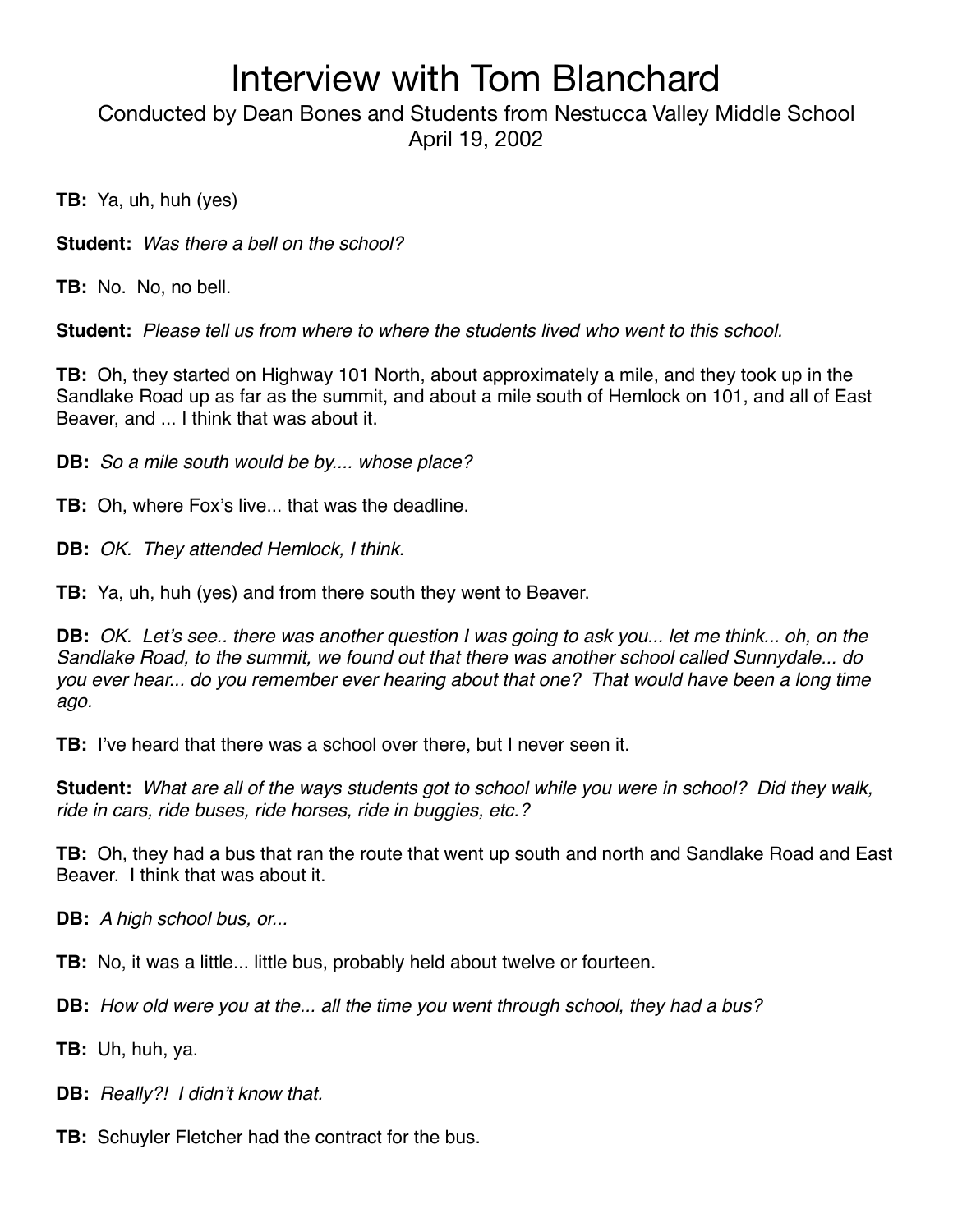Conducted by Dean Bones and Students from Nestucca Valley Middle School April 19, 2002

- **DB:** *I*'*d love to see a photo sometime if anybody has one... I*'*ve not seen one.*
- **TB:** Oh, I haven't... I've never seen a picture, either.

**DB:** *OK*

**TB:** I think it was a 1929 Dodge. (Chuckle)

**DB:** *Oh, good, I*'*m glad you added that. That*'*s neat.*

**Student:** *Please tell us the time school started each day and when it was dismissed.*

**TB:** It started at nine am and closed at four pm.

**DB:** *Hmmm*

**Student:** *What were the days during the year that students didn*'*t attend school, such as Christmas?*

**TB:** Oh, we had Thanksgiving day off, and I think a week off at Christmas time, and that was it.

**DB:** *No spring vacation?*

**TB:** No, no...nope.

**Student:** *Please tell us about a typical school day from the moment you left home to go to school to when you arrived back at home in the afternoon.*

**TB:** (Chuckle) Now you're taxing my memory! Oh, let's see we got there at nine o'clock, the teacher always stood out on the porch with a little hand bell about that big around, and she'd ring the bell violently, and then time to come in and start school. And then we'd salute the flag, and we'd sing some songs, and then we'd get started on our lessons... course we had a recess at 10:30, and then an hour for lunch and recess in the afternoon... did our studies and our work, four o'clock came, we were headed for home!

**DB:** *So when the bus dropped you off, what did you do until she rang the bell?*

**TB:** I didn't ... I never did ride the bus. We always walked to school.

**DB:** *Where did you live?*

**TB:** Well, you go up Blanchard Road, and, uh, and then you make a left up there and go all the way up on top of the hill.

**DB:** *By where the tree farm is now?*

**TB:** Uh, huh (yes) In that area. Ya.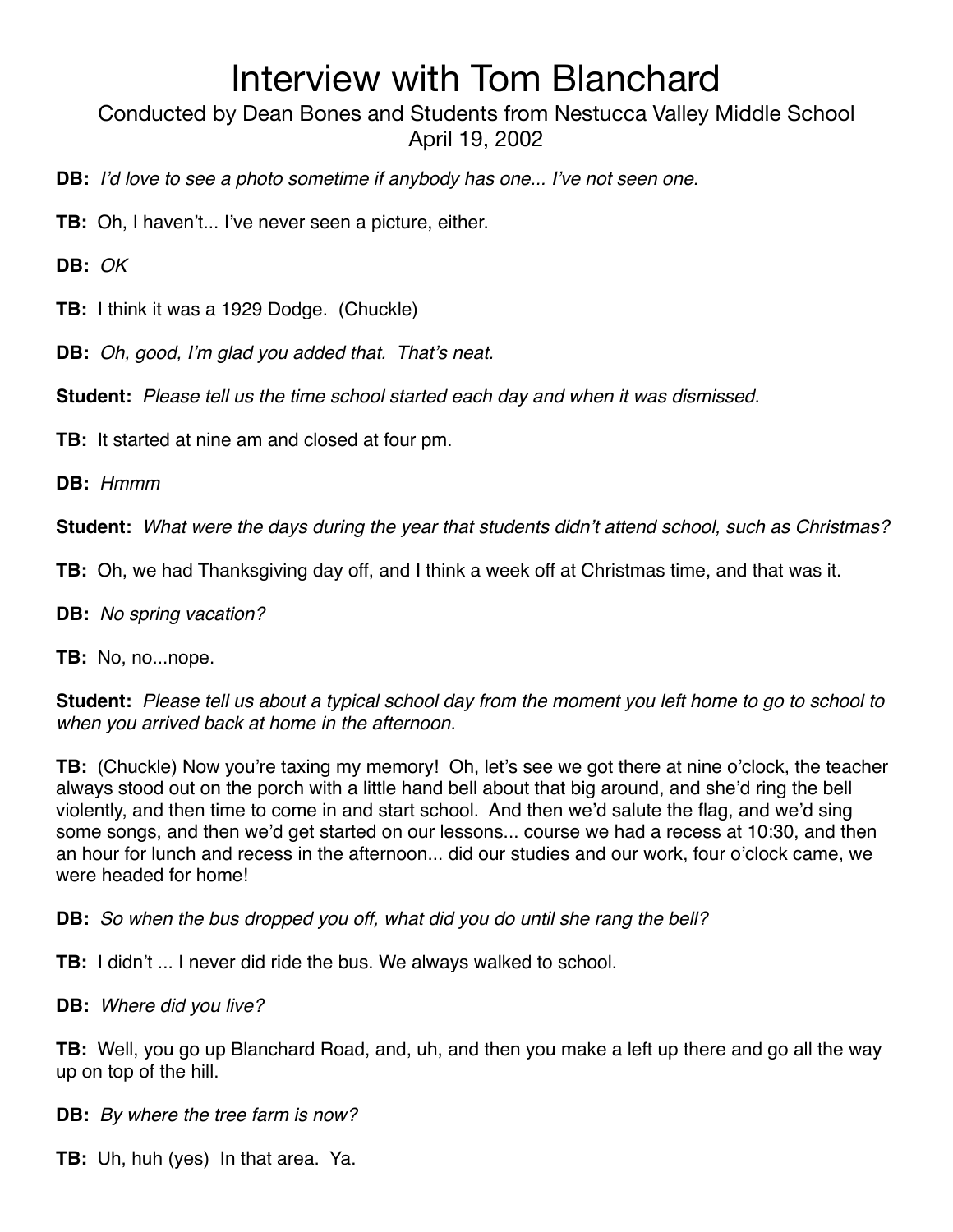Conducted by Dean Bones and Students from Nestucca Valley Middle School April 19, 2002

### **DB:** *That***'***s where your parents***'** *home was.*

- **TB:** Uh, huh (yes)
- **DB:** *Was that their land?*
- **TB:** It was my uncle's land.

### **DB:** *Oh. No wonder they call it Blanchard Road.*

**TB:** Ya, he... he owned that whole valley in there.

#### **DB:** *What was his name?*

**TB:** Roy... Roy Blanchard.

### **Student:** T*ell us about the regular curriculum. In other words, what were the subjects taught?*

**TB:** Hmmm... reading, writing, arithmetic, history, uh, science.... hmmmm, I don't remember much more than that.

### **DB:** *Do you ever remember them teaching any kids high school classes at Hemlock?*

**TB:** No.

**DB:** *No?*

**TB:** No.

**DB:** *OK*

### **Student:** *Tell about any extracurricular activities like sports, clubs, etc.*

**TB:** We didn't have sports... as organized sports... we never played any other school... hmmm, had 4H club that we'd attend... I guess that wouldn't be school, but it was part of a...

### **DB:** *What was that for? Was it farming?*

**TB:** Ya, mostly farming. And, let's see... I think that was about it.

**Student:** *How were the students taught? Was everyone taught together in one group, or were there smaller groups of instruction? Did the teacher mostly lecture, or did students study books?*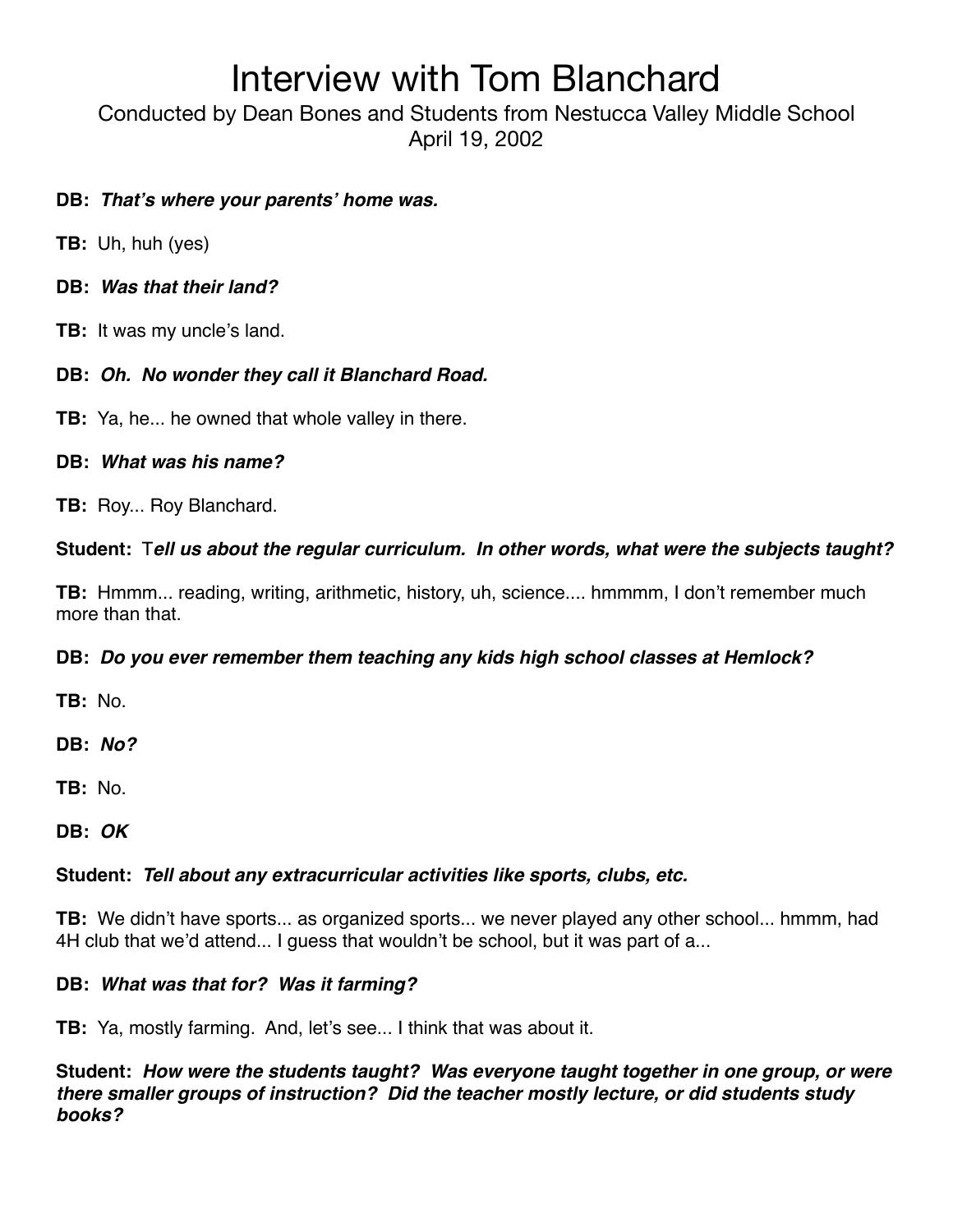### Conducted by Dean Bones and Students from Nestucca Valley Middle School April 19, 2002

**TB:** Well, it was a two room school, so we had grades four ta... one to four in one room and five to eight in the other room, so we had four separate classes... uh, the teacher would just gather her... whatever grade she was going to teach, and teach ʻem... we had to do our studies, and I don't remember it disturbing us any. She'd get through with them, and then she'd take the next group...

### **DB:** *Did you listen in sometimes on other people***'***s...*

**TB:** Oh, ya, ya, we'd listen in. (chuckle)

### **DB:** *So you can actually learn some of the upper grade kids***'** *lessons, probably, sometimes.*

**TB:** Ya, ya. But sometimes the teacher would have to remind us that we had work to do that we... (chuckle)

#### **DB:** *(chuckle)*

### **Student:** *Was there much homework?*

**TB:** No, I don't remember any homework.

#### **Student:** *If someone misbehaved at school, what were some of the punishments, and if possible tell about any incidents that you remember happening in regards to students being disciplined.*

**TB:** Hmm... I don't think they had much trouble that way. Anybody got in trouble, well the teacher would just take him off to the side and talk to him, and that was about it.

### **Student:** *How were parents involved in discipline for school behavior?*

#### **DB:** *So keep... if somebody got in trouble at school, do you think... how would their parents react to them?*

**TB:** They'd probably give the punishment that they thought they deserved when they got home.

**DB:** *OK*

#### **Student:** *Please tell about any technology in the school. In other words, was there a telephone? What did the students typically write with?*

**TB:** No telephones... never even heard of a telephone. Well, we just had pencils and the old style pen that you dipped in the inkwell and write a few words and then have to dip it back in the inkwell again... keep scratching away. (Chuckle)

#### **DB:** *So do you ever remember any emergencies at school where somebody got hurt or something?*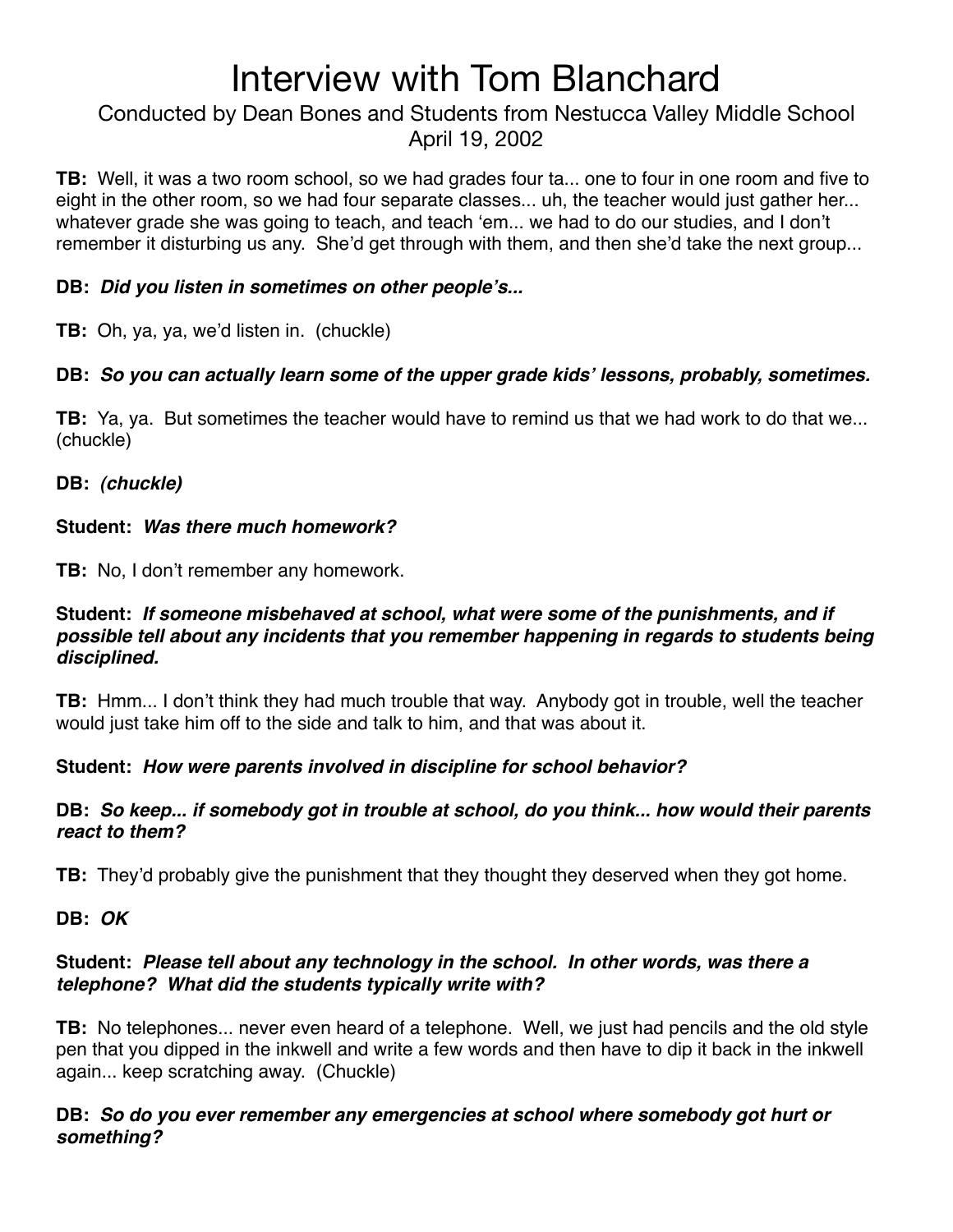## Conducted by Dean Bones and Students from Nestucca Valley Middle School April 19, 2002

### **TB:** No

**DB:** *No. Just wonder how they dealt with that without phones, and..*

**TB:** I... I don't know. Just didn't have that ... one girl got... remember got sick one day, but she just... teacher took her off in another room and had her lay down ʻtil school was out and sent her home.

**Student:** *Was the community involved in the school, and was there a parent support club? Tell about programs held for the public and tell how the building was used for community functions.*

**TB:** Hmm, well, every Thanksgiving we'd always put on a little Thanksgiving program... all the parents would come... Christmas time we'd put on a program. We'd practice for weeks for the Christmas program, and all the parents would come...

**DB:** *What kinds of things did you do for the Thanksgiving program?*

**TB:** Oh, we'd draw pictures of turkeys and pioneers... you know, the old people that started the nation, and have some ... some music, and recite some poems or some sayings or something like that. Be about it.

**Student:** *Please tell us the names of any teachers and administrators.*

**TB:** My teacher was Mrs. Edith Creecy for six years, and I had a teacher, Mrs. Curl, for the sixth grade, and the seventh grade was a young lady that came to teach, and I can't remember her name. She was going to get married as soon as school was out, so I never saw her again after that year.

**DB:** *Is Edith Creecy still alive?*

**TB:** No.

**DB:** *She*'*s not.*

**TB:** Uh, huh (no)

- **DB:** *OK, I was thinking she was.*
- **TB:** No. Her daughter is.
- **DB:** *Is that Margaret?*
- **TB:** Uh, huh (yes), ya.
- **DB:** *She*'*s written us some things, but...*

**TB:** Oh. Ya, it's always nice to have teacher's daughter in our class... sometimes she'd say, "Oh, mom, you're making it too hard for us". (Laughing)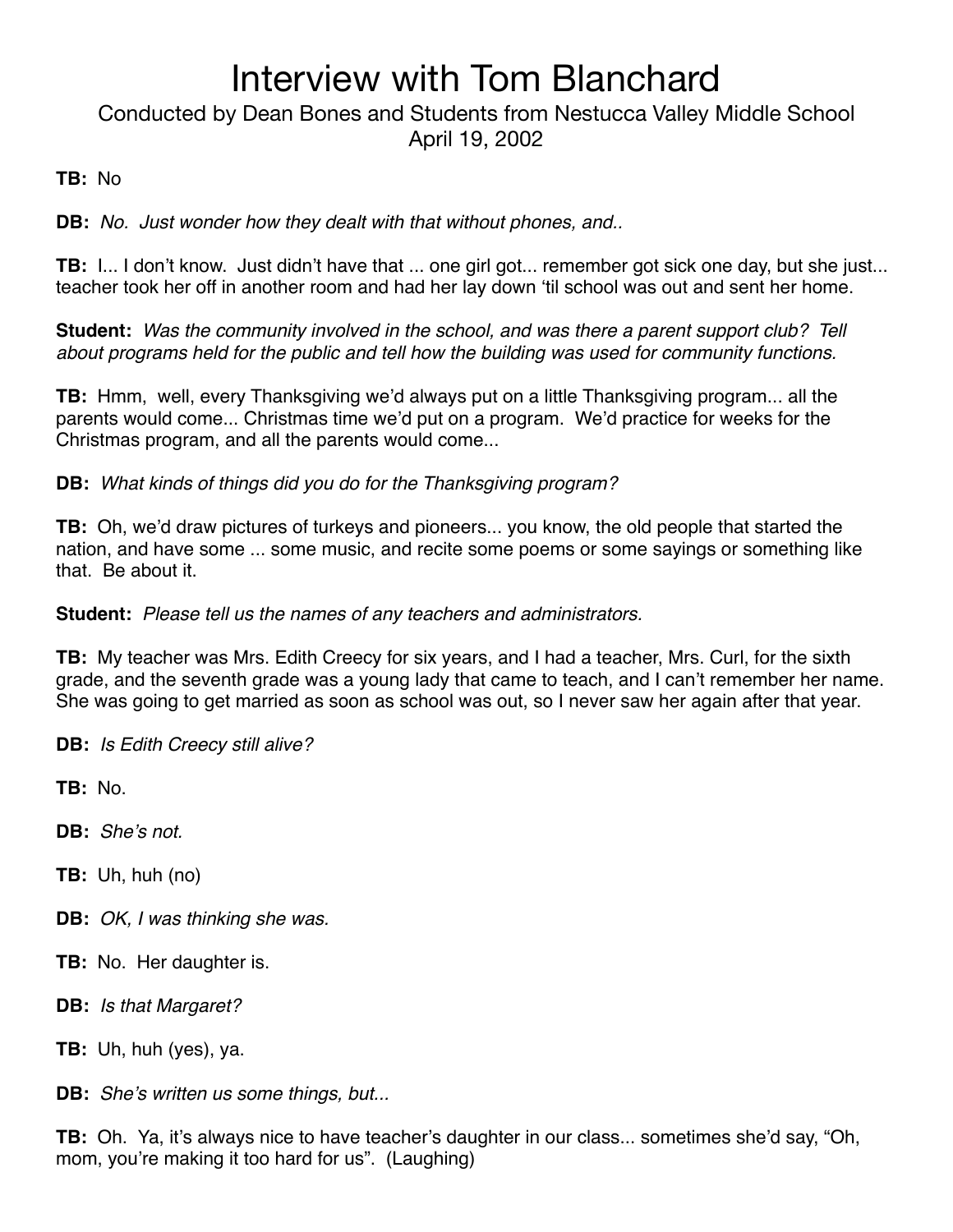Conducted by Dean Bones and Students from Nestucca Valley Middle School April 19, 2002

#### **DB:** *Oooh*

#### **Student:** *What were the games you played at recess?*

**TB:** Hm, well, we played... when the weather was good we'd play baseball... or swing on the swings, play on the teeter totters, uh, played tag, "Annie Over" the play shed, uh... we used to build stilts... we'd walk on them, or get us a nice pole and pole vault the fence. We did all kinds of things.

#### **DB:** *Was the fence barbed wire?*

**TB:** No, it was a kind of a ... it was kind of a fancy wire fence with a two by four running across the top of it.

**DB:** *Oooh.*

**Student:** *Please tell us any stories about things that happened at school or concerning school. We would appreciate hearing any stories you remember.*

**TB:** Hm.. well if we ever had any snowfall, we'd have a lot of fun, throwing snowballs at each other. I remember one kid, he was ... he was a little bit slow, and he was standing around, he didn't want to throw snowballs, and he was standing around with his mouth about half open, like, I threw a snowball at him, and it went right square in his mouth. (Laughter)

### **DB:** *Where did the swings and teeter totter go? Do you know?*

**TB:** Where did they...

### **DB:** *Because they***'***re not there...*

**TB:** No, I suppose when they shut the school down, they took ʻem down.

#### **DB:** *Sold them or something?*

**TB:** They were just made out of heavy timbers.

**DB:** *Oh.*

**TB:** Outside.

#### **DB:** *I see.*

### **Student:** *I***'***d like to change the subject a little and learn more about you, if I could. If it***'***s ok to ask this, where and when were you born?*

**TB:** I was born September the third, 1924 in Nampa, Idaho.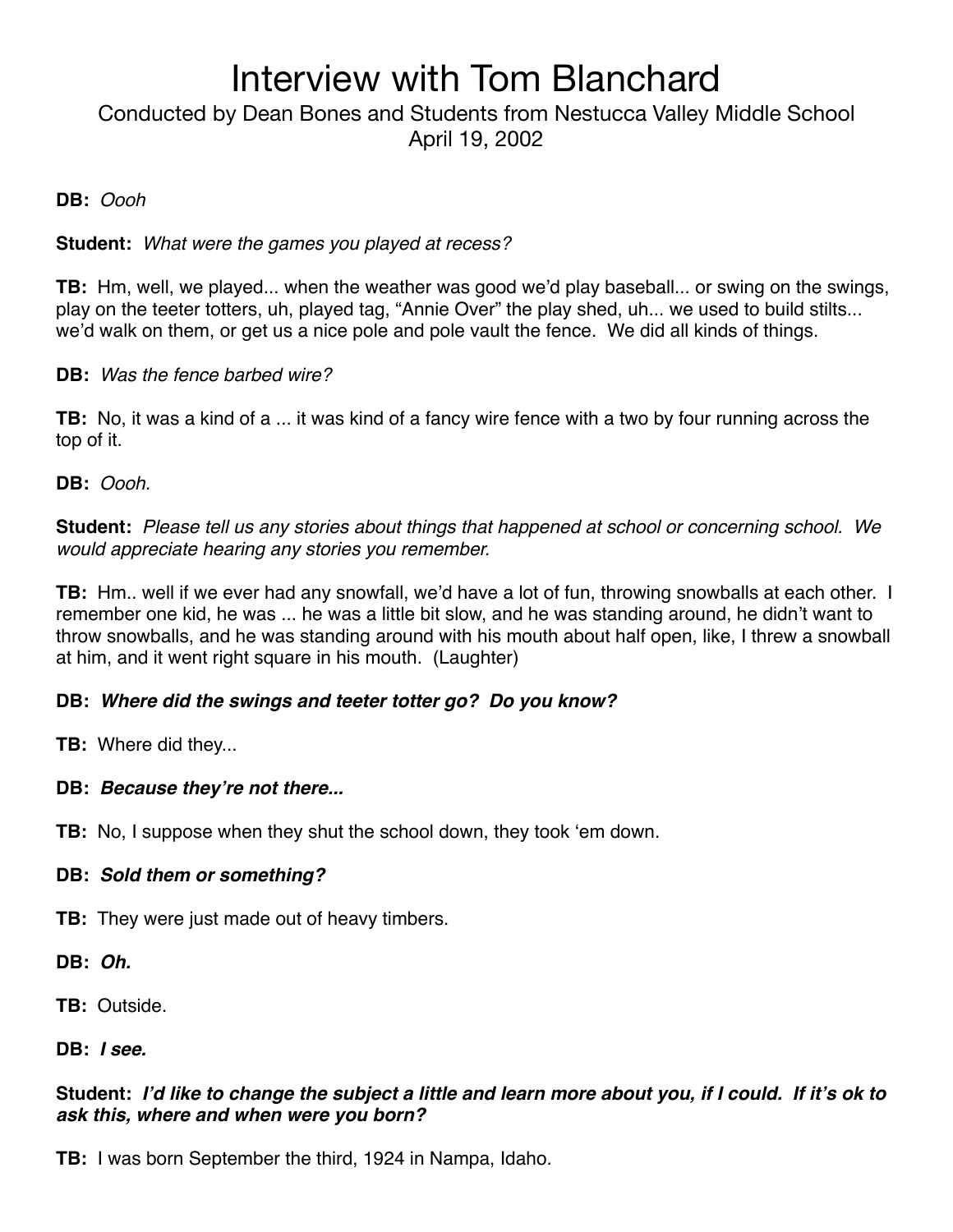Conducted by Dean Bones and Students from Nestucca Valley Middle School April 19, 2002

**DB:** *Hmm*

**Student:** *What is your ancestry?*

**TB:** Hmm... how far back do you want to go? (Laughing)

**DB:** *As far back as you want to go.*

**TB:** Well, at one time my grandparents owned Whalen Island over at Sandlake.

**DB:** *Hmm... were those Blanchard relatives?*

**TB:** No, it was on, uh, on mother's side... mother's dad...Schillinglaw... Thomas Schillinglaw. And on my dad's side, they came out here from Nebraska... lived in Salem and Sheridan areas, and my grandfather came over to Hemlock in 1902 and brought what... some of the kids were old enough to be out on their own, but there was some of the children that came with him and grandmother. Then my uncle... he took over the farm after grandpa died... he was a single man, so... and they had a... one of my... his sister died at childbirth with one of her sons, so my grandmother took over the two boys and raised them, so they were part of our family.

**DB:** *So did your grandpa homestead the land that was on your property?*

**TB:** No, it was... it was already... some of it was cleared, it wasn't much of a farm when he bought it, but they cleared a lot of land.

**DB:** *Was the hotel at Hemlock there when you were a child?*

**TB:** No, it was...

**DB:** *That was earlier.*

**TB:** Earlier, ya.

**Student:** *Why did your family or your ancestors move to this area?*

**DB:** *Ya, you said that they moved here, but why? Why did they chose here?*

**TB:** I don't know. I never did know. They lived over at Sheridan, and he decided he wanted to get... I think he wanted to dairy.. .be a dairyman, and it was a little bit better conditions over here.

**DB:** *Then why were you born in Nampa, if the farm was...*

**TB:** Well, my dad was going to college up at Nampa, and uh, then he taught for a few years out there, and then they decided to come back to Tillamook, so 1925, why they came back to Tillamook. And he worked for my uncle for twenty some years, I guess.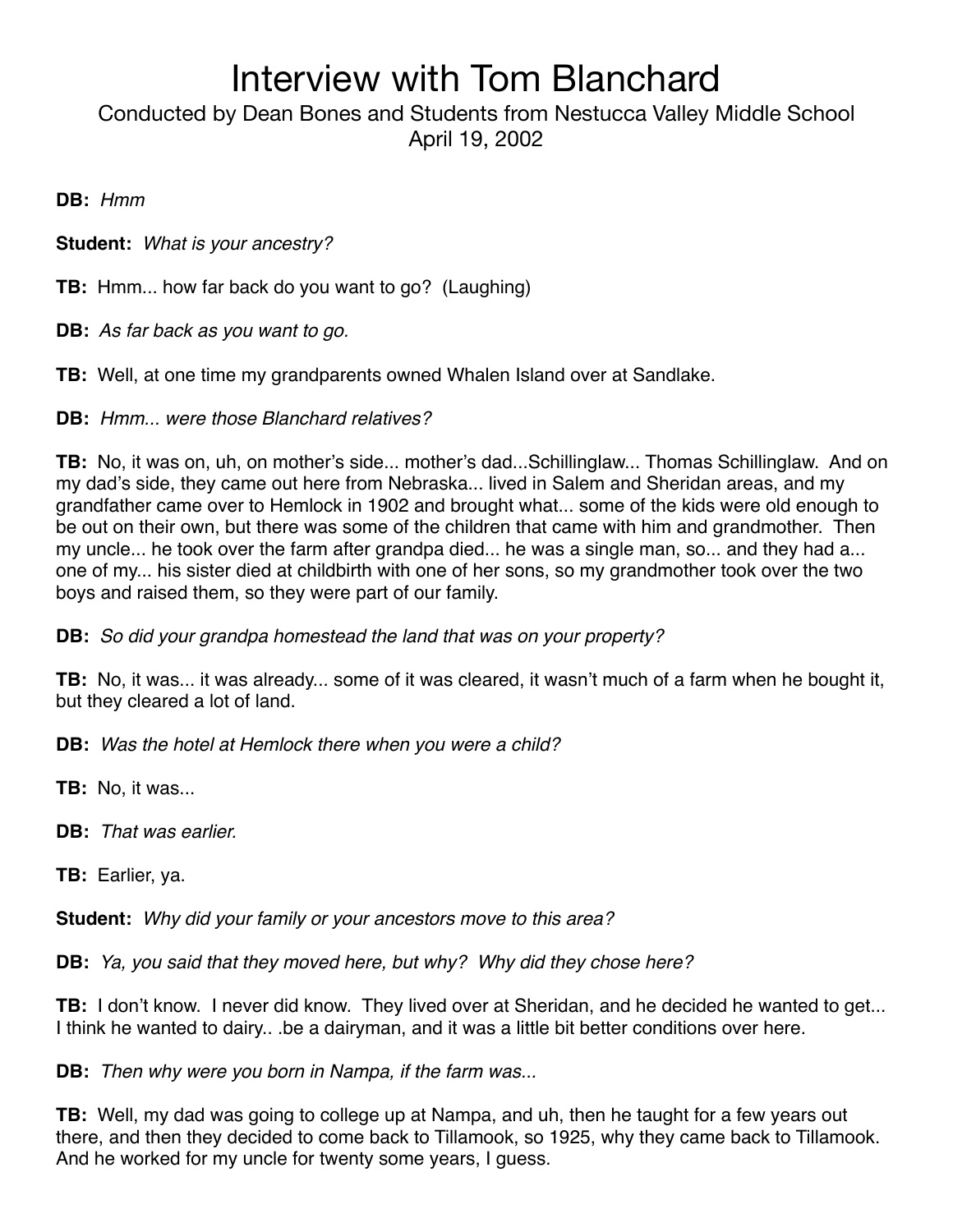Conducted by Dean Bones and Students from Nestucca Valley Middle School April 19, 2002

**DB:** *Wow.*

**Student:** *Describe any significant events that occurred during your childhood.*

**TB:** Hmm... well, it was ... I witnessed a forest fire in 1933 in the Tillamook Burn. That was pretty dramatic.

**DB:** *Did it come... it didn*'*t really come close to your place, did it?*

**TB:** No, it wasn't too close.

**DB:** *But you could see...*

**TB:** Oh, ya, especially at night, the sky would just be red in the east, and of course in the daytime it was so smoky you couldn't see very good.

**DB:** *Was that scary at all?*

**TB:** Oh, I don't remember being scared... it was interesting. Big maple leaves come floating down, you know, half burned and charred and... lots of dirt and debris in the air. I guess another dramatic time would have been when I was a junior in high school, my uncle was killed on the ranch in a logging accident.. and, uh, he milked twenty-six cows by hand and then we milked twenty-six on the other... we had two barns... two separate houses about a mile apart. So I had to go up and take over where he was left off and milk twenty-six cows, night and morning, go to school, take the milk to the factory, so I got a pretty good workout there for about a couple three months, I guess.

**DB:** *Now, when you say milk them, how did you milk them?*

**TB:** By hand.

**DB:** *Twenty-six cows.*

**TB:** Ya.

**DB :** *How long did that take?*

**TB:** Couple hours.

**DB:** *And then what would you milk into? A bucket?* 

**TB:** Uh, huh (yes)

**DB:** *And then... would it go into cans after...*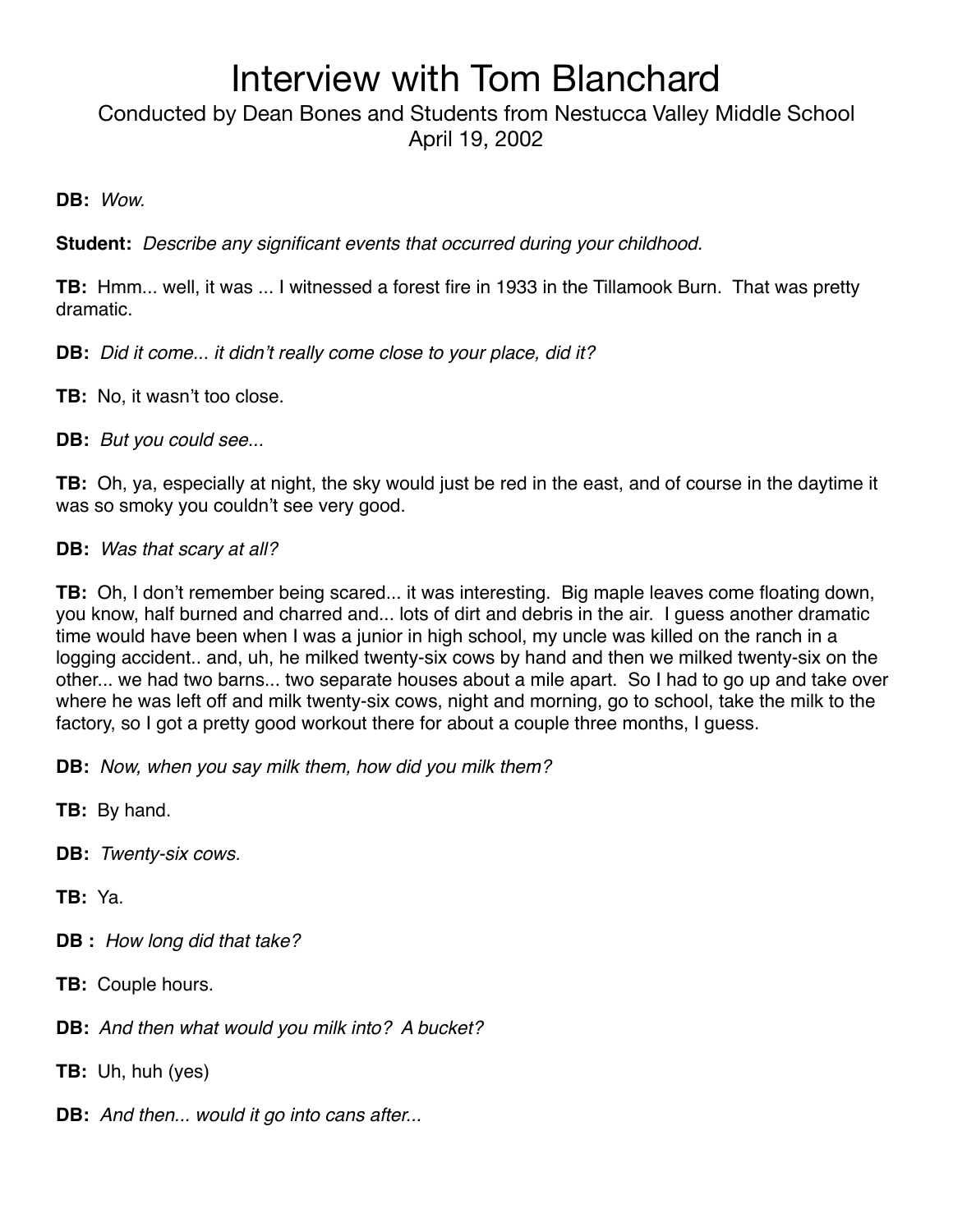Conducted by Dean Bones and Students from Nestucca Valley Middle School April 19, 2002

**TB:** No, after a bucket... after you milked each cow, then you poured it into a strainer, and it would go into a milk can.

**DB:** *And then... who delivered the milk... did it go to the cheese factory?*

- **TB:** Ya, it went to East Beaver Cheese Factory.
- **DB:** *Who did that?*

**TB:** I did.

**DB:** *You*'*d do that... would you do that before you*'*d go to school?*

**TB:** Uh, huh (yes)

**DB:** *You would. How early did you have to get up?*

**TB:** Oh, I don't remember... five o'clock, I suppose.

**DB:** *So, and then the same thing in the evening.*

**TB:** Ya. I was late to school a lot of mornings. (Laughing)

**DB:** *I*'*ll bet. What about John? I don*'*t know how many brothers or sisters you have, but did they also help?*

**TB:** No, John was at college. He wasn't there. And I think both my sisters were in college at that time, so I was the only one at home.

**DB:** *Oh. Anything else ... any other significant thing that happened in your childhood?*

**TB:** Hmmm... no not that I recall.

**DB:** *OK*

**Student:** *Tell about your chores or responsibilities as you were growing up.*

**DB:** *Actually, he just told some...*

**TB:** Ya, when I got home I had to carry the water in, had to fill the wood box, and get the cows in the barn and get ready to milk, hoe the garden and whatever needed to be done.

**DB:** *Where did you carry the water in from?*

**TB:** Oh, we had a well about forty feet from the house, I guess. I'd fill all the buckets up, and...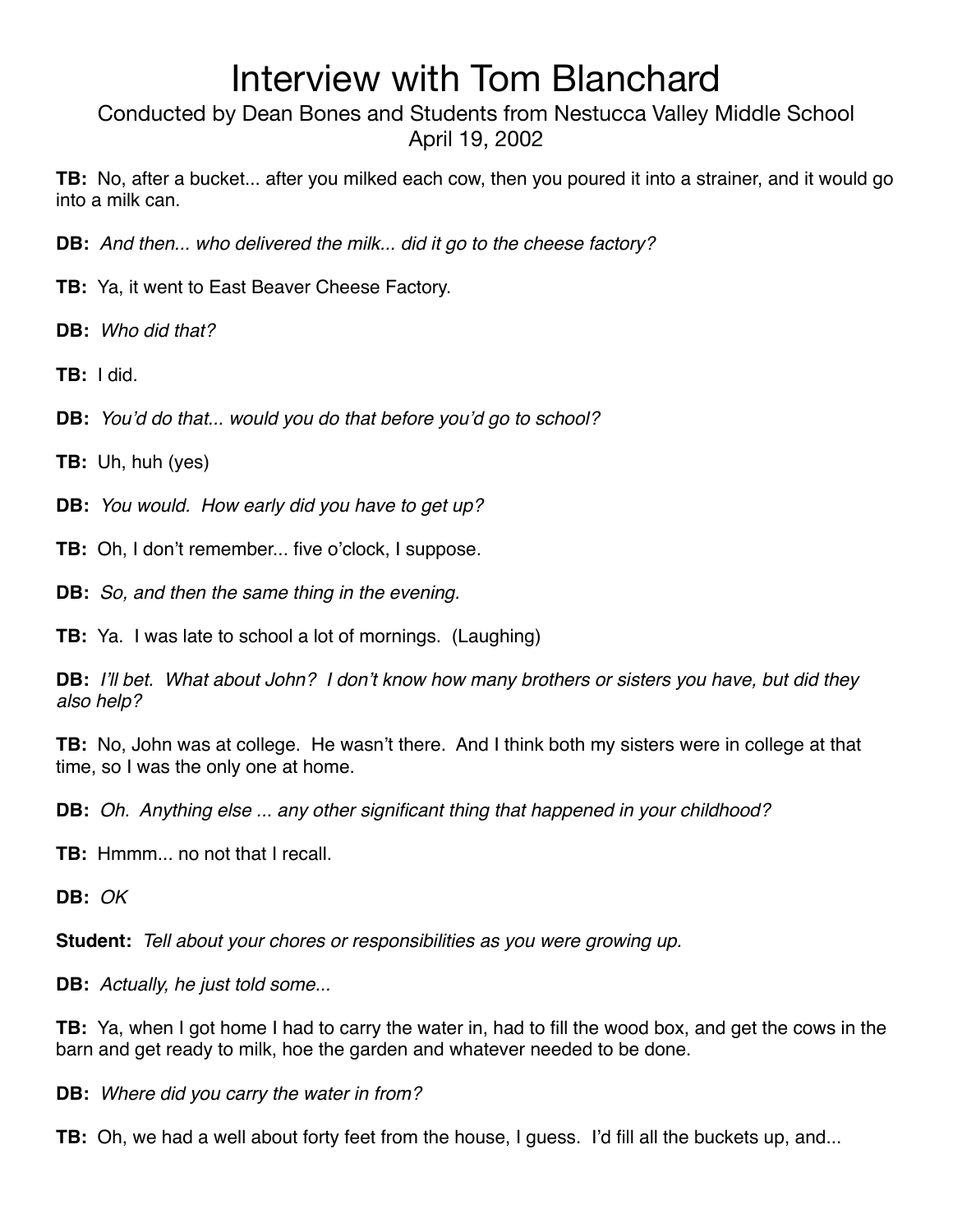Conducted by Dean Bones and Students from Nestucca Valley Middle School April 19, 2002

**Student:** *When you were a child, what did you want to be when you grew up?*

**TB:** I wanted to be a truck driver. (Laughing)

**DB:** *And he is! He*'*s many things, but he*'*s certainly driven truck.*

**TB:** Yep... fifty years.

**DB:** *Wow.*

**Student:** *What were your favorite games, sports, books, hobbies, etc.?*

**TB:** Well, my favorite game was baseball, that's about all we ever played. Didn't have any hobbies. Oh, I liked to go fishing, and stuff like that... I had a bicycle ... I liked to ride that.

**Student:** *What do you remember most about your mother and your father?*

**TB:** Oh, their hard working life style, I guess. They did work hard.

**DB:** *And what was your dad*'*s name, again?*

**TB:** Myron.

**DB:** *And your mom*'*s name?*

**TB:** Jean

**DB:** *And it was Jean.... what was her maiden name?*

**TB:** Alma... oh, Schillinglaw.

**DB:** *Schillinglaw... right.*

**TB:** Uh, huh (yes) ... Jean Schillinglaw, uh, huh (yes)

**DB:** *OK*

**Student:** *What was the best advice your mother and/or your father ever gave you, or what were good lessons you learned from them?*

**TB:** Hmm.. I guess the lessons I learned from them was to be honest and truthful and hardworking, and....

**Student:** *Tell us about your occupations and accomplishments throughout your life.*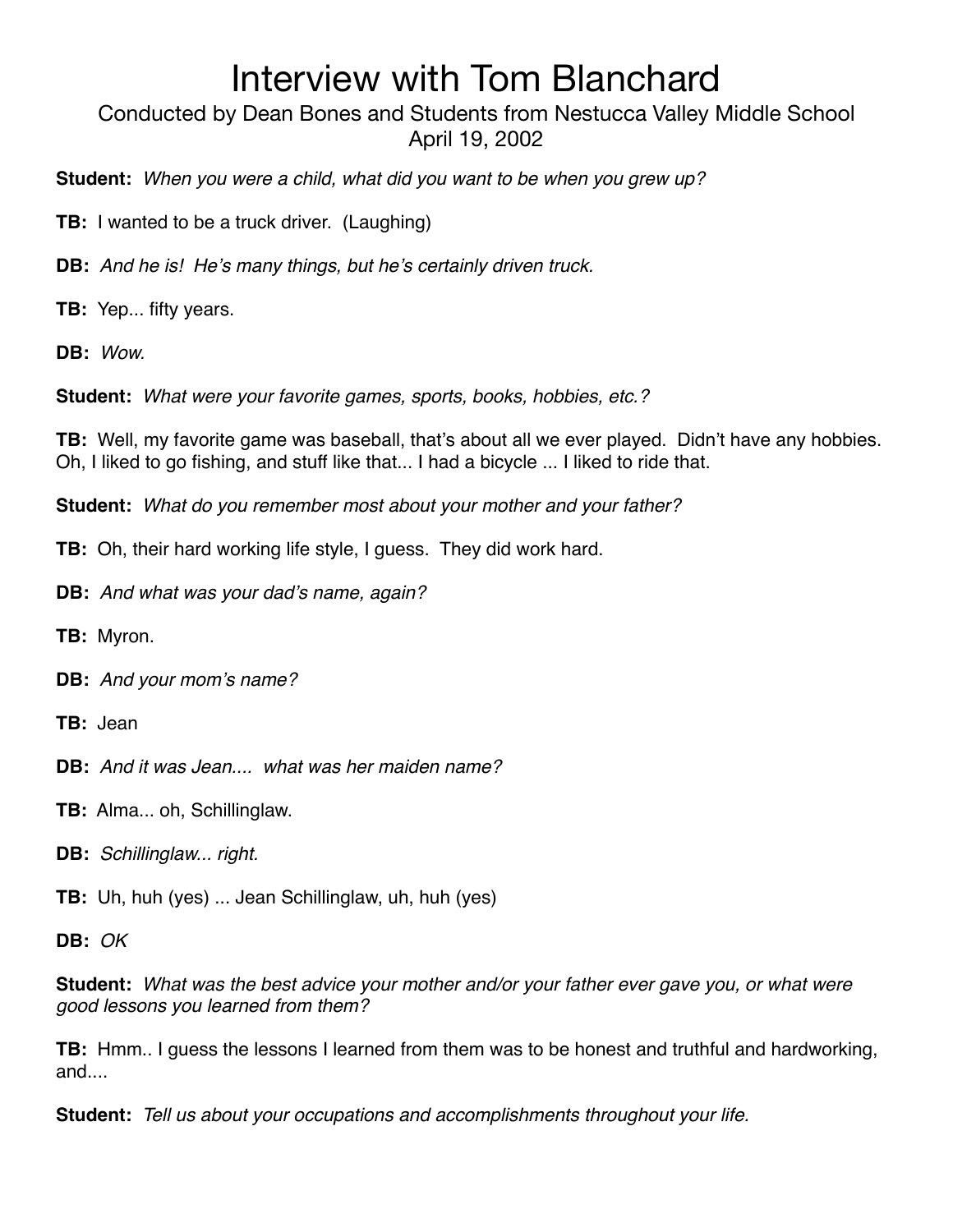Conducted by Dean Bones and Students from Nestucca Valley Middle School April 19, 2002

**TB:** Well, I got out of high school, I worked for about a year, and then I went... I was drafted into the Army and spent two and a half years in the armed services... spent two years of it over in the central Pacific... on the islands over there in the army... when the Marines would take an island and get rid of the enemy, then we would go in and secure the island and clean it up and stand guard so they couldn't come back in and take it again, and... and things of that nature. They put me in the Military Police, so I was a... in there for a while on one of the islands... give me a motorcycle to ride... (chuckle)

**DB:** *No wonder your son likes motorcycles.*

**TB:** Ya

**DB:** *What was your job before you went in the service, when you said you worked a year or so ...*

**TB:** Driving log truck.

**DB:** *Oooh.*

**TB:** Ya. I started driving as soon as I got out of school. Oh, I first worked for Mabry... hmm, oh, he's a Cloverdale guy... I can't think of his last name... and then I worked for Alex Gigoux out of Tillamook... and then I worked for Willamina Plywood.... that's who I was working for when I got drafted.

**DB:** *So when you came home from the service... were you married at that point?*

**TB:** No.

**DB:** *When you came home, how did it feel to come home... I... that*'*s probably a dumb question... uhm, what I mean is, did people ... did you feel welcomed back home after the war?*

**TB:** Oh, ya.

**DB:** *Because I know that wars that have happened since then, the service people haven*'*t always felt... like the Vietnam... like the people weren*'*t very proud of them and so on...*

**TB:** Oh, ya... we were treated royally.

**DB:** *Were there some traumatic things that happened during the war that you experienced?*

**TB:** Hmmm...

**DB:** *Difficult things?*

**TB:** Most of it was being bombed. Japanese would fly over... not every night, but two or three nights a week, and drop bombs on us... and... that'd be about the most dramatic.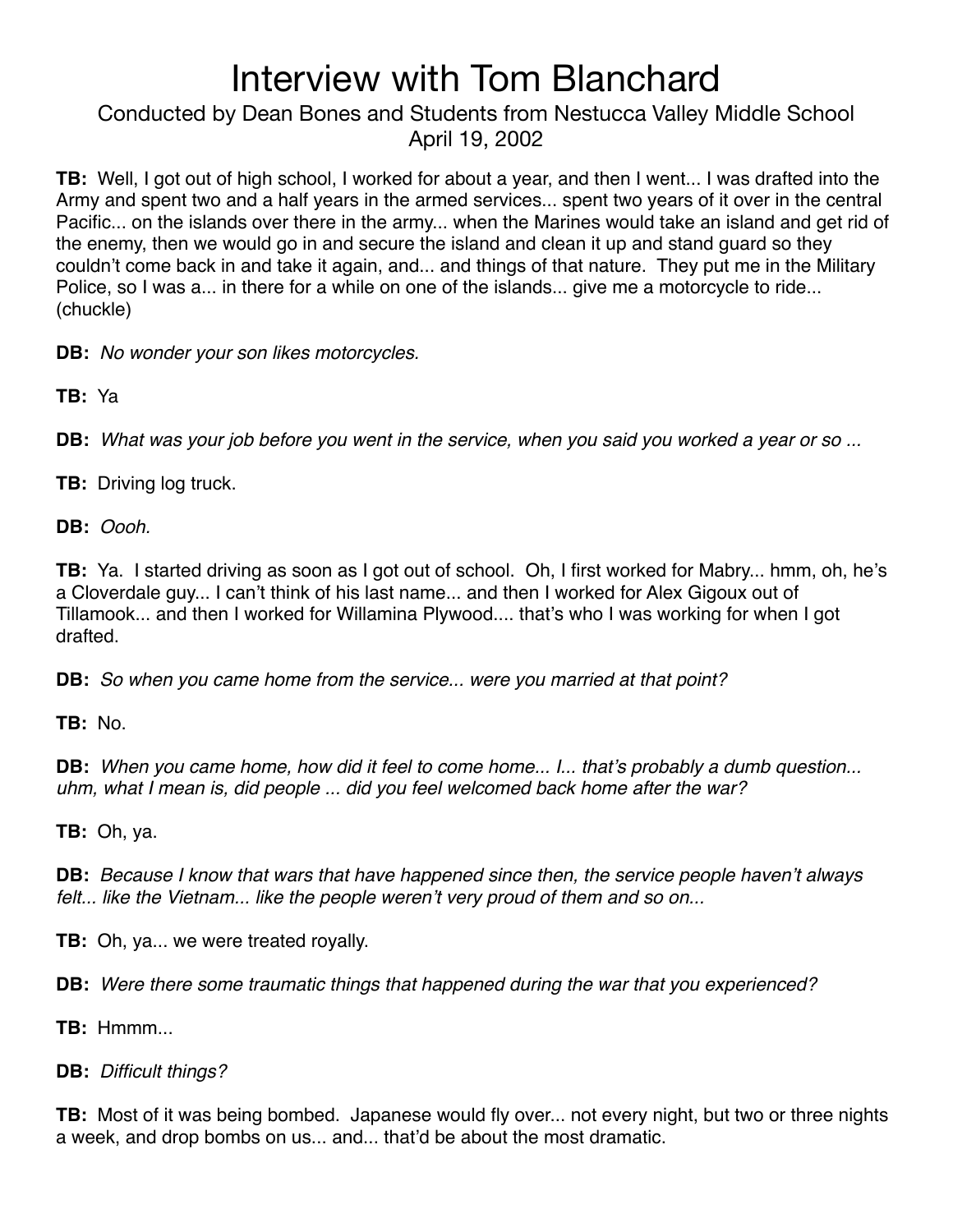Conducted by Dean Bones and Students from Nestucca Valley Middle School April 19, 2002

**DB:** *So were there people that you knew or worked with that were actually killed during the war?*

**TB:** We had one guy that was killed in a training exercise... other than that, we didn't lose anybody.

**DB:** *And are there... are you still in contact with any of those people?*

**TB:** Oh... one of my good friends died a couple years ago... I kept in contact with him... I have a friend up in Washington that I keep in contact with... most of the men were from the east coast, so... I didn't...

**DB:** *You know, that if you are interested, and you want to do it sometime, there are now web sites on the internet that we can go on that list people*'*s names and where they live to actually find these people and get mailing addresses to write to them if you*'*re ever interested...*

**TB:** Really? Is that right?

**DB:** *There are now sites for the different... uh, units in the army and stuff that you can actually go on and look for people who are writing... if you are ever interested, I would do that with you.*

**TB:** Hmm, well, that would be interesting.

**DB:** *OK, so that*'*s it...*

**Student:** *Please tell us about your own family.*

**TB:** Hmm, well, I have a wife... we've been married... next month it'll be fifty-six years... I have a son and a daughter. And they have... my son has three boys and a girl, and my daughter has three daughters.

**Student:** *What special skills and interests do you have?*

**TB:** Oh, I have a little farm... I like to farm... work the land... work with cattle.

**Student:** *Are there community and/or religious activities you*'*d like to tell us about?*

**TB:** *You mean back in school days?*

**DB:** Any time.

**TB:** Oh, any time... well, I guess... when I was in grade school seemed like the church had quite a bit to do with the school... uh, sometimes a visiting minister would come to hold services at the church and then he'd come down to the school and talk to us... and... course, coming from a Christian family, why, church, I guess, is about as important as anything in my life...

**DB:** *Do you remember some of the pastor*'*s names of the church while you were growing up?*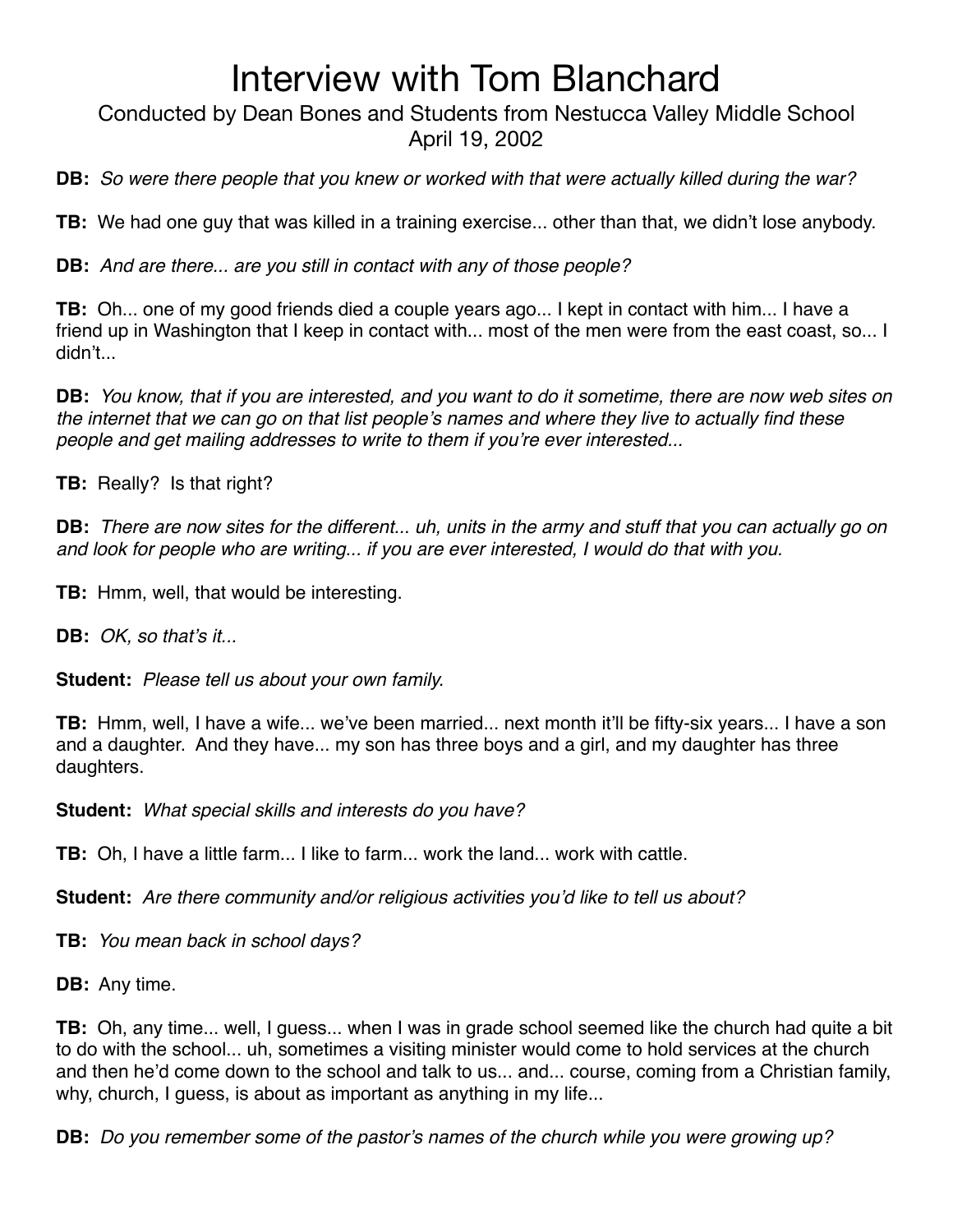Conducted by Dean Bones and Students from Nestucca Valley Middle School April 19, 2002

**TB:** Oh, ya... there was a Leonard Hannen... his son is a state representative from Grants Pass...

**DB:** *Oh, ya..*

**TB:** There was a Glade Baker, Earl Mosteller... hm.. a Smith.. I guess when I was a kid, that was the one...

**DB:** *Is there a church history that is written?*

**TB:** Ya, uh, huh (yes)

**DB:** *I would love to get a copy of that, if that*'*s possible... we*'*ve been doing that of other churches, and then at some point, we*'*ll ... in a year or so, we*'*ll also do some church histories.*

**TB:** Hmmm...

**DB:** *It would be wonderful if ...*

**TB:** Ya, we have a history at home of it.

**DB:** *Great! If there*'*s some day that you might just stop by that we that we could... with it and we could copy it and we*'*d just give it right back, that would be awesome.*

**TB:** Ok, I'll do that.

**Student:** *What was it like having bombs dropped on you during the war?*

**TB:** Well, that was the first thing we did when we got on the island, was build bomb shelters out of coconut logs... and sand bags... and build ʻem up so they'd take a direct hit before you could be damaged by a bomb... but it wasn't much fun being twenty, thirty guys in that little crowded space and listening to bombs being dropped here and there and around... I remember one night there was... I was the last one in the bomb shelter and there was an ?England? sitting about forty, fifty feet away and... and the... anti aircraft guns were going off and when they were doing that, it just shakes the island... you just feel the earth moving... and... the lights came on that ambulance, and somebody hollered, "Turn them lights off that ambulance!" Well, I didn't know anything about vehicles, you know, where the light switches was... I wasn't about to go out there and turn ʻem off... I was the last one in the bomb shelter and about.... they had ... a plane in the search lights, we could watch it... and about that time, you could hear the bomb dropping, and it hit that ambulance, right square... well, the bomb went off in the tree tops, as soon as it hit the coconut trees, why it detonated it, and it went off... and just flattened everything for a hundred yards in every direction... all our tents... tents were on the ground and.... I still have a piece of shrapnel in... in my, uh.. my can of C-rations that came from that bomb.

**DB:** *So the lights kind of guided it in, in a way.*

**TB:** Well, ya, ya... we even allowed to light a match or anything... ʻcause..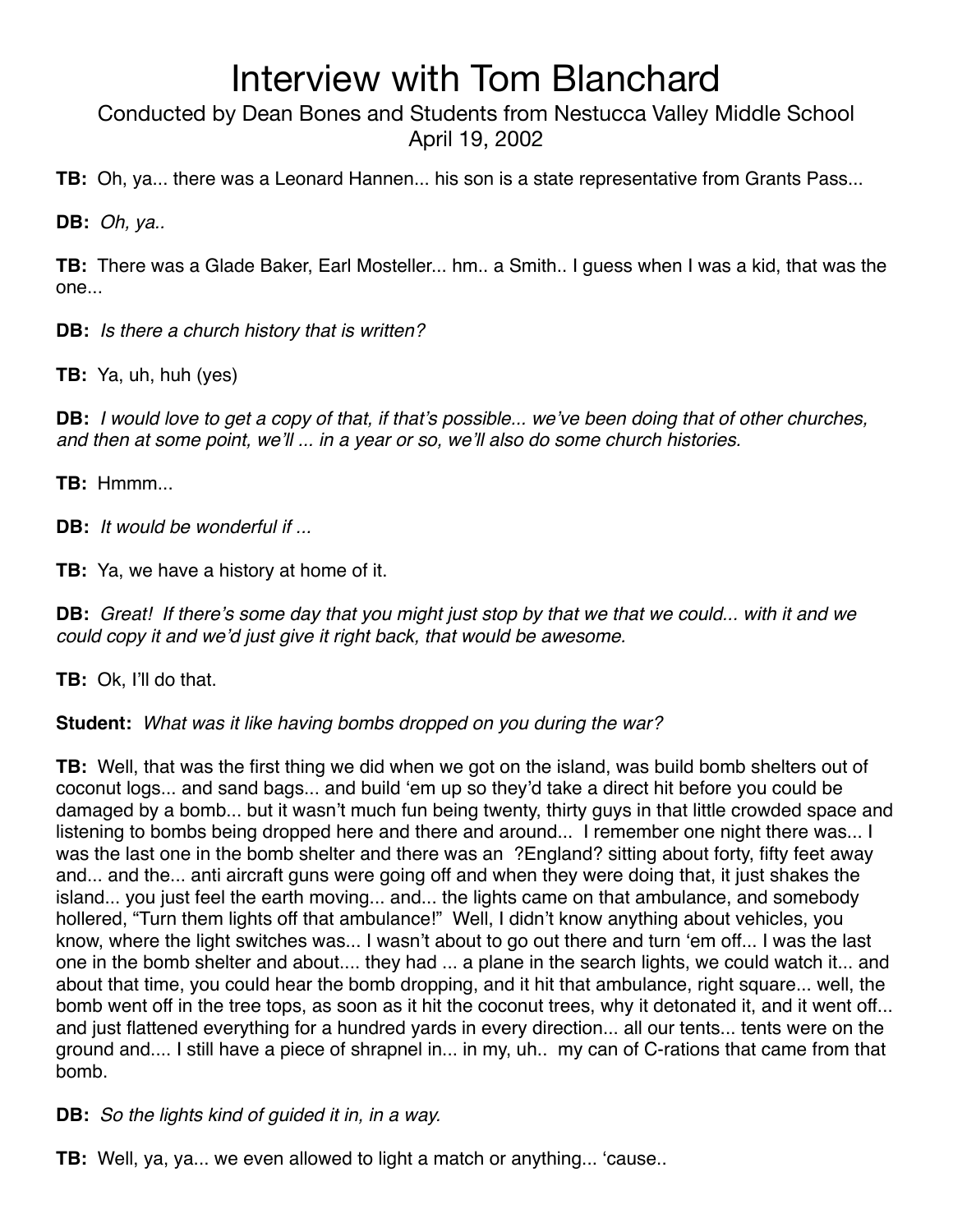Conducted by Dean Bones and Students from Nestucca Valley Middle School April 19, 2002

### **DB:** *What... What island were you on at that point?*

**TB:** That was... uh, Macon Island in the Gilberts.

**DB:** *Ok...*

**Student:** *Please share some thoughts you have about what it was like living in this area.*

**TB:** Oh, I love... I love this country. (Chuckle) Except sometimes in the winter time it gets kinda' dreary when it rains all the time, but... I remember when I was a kid they used... they used to be a bounty on cougars, and some of the guys had dogs and they'd go out and hunt cougars and bring ʻem in ... they'd lay ʻem on the side of the road there... we'd go pet ʻem and look at ʻem, and... they were paid \$65 a head for a cougar... and we... I liked it in haying season, ʻcause we'd start cutting hay about... just after fourth of July, and if we were lucky, we got through by fair time... cut the hay, and rake it, and shock it, and haul it in all loose... they didn't have bales in those days... it was a slow process... and it usually end up getting rained on... (Chuckle)

**DB:** *You*'*ve done a lot of hay in your life.*

**TB:** Ya, ya...

**DB:** *That*'*s what he hauls a lot of...*

**Student:** *Again, we are very interested in stories, particular incidents you remember. Pretend you are sitting here with your grandchildren. Tell some stories that you would like them to hear of your life experiences, or life experiences of your parents and family.*

**DB:** *Stories that you want your grandchildren to know ... not just about you and your family, but your dad and your mom and grandpas and...*

**TB:** Hmmm... well, I can't get ʻem to sit still long enough to tell ʻem a story... (chuckle) ... I just tell ʻem, well, that's a lot of interesting things that happened back there, and... I remember one time I was walking from school, and there's gonna'... there was gonna' be a circus in town the next day... of course, we didn't know about, but.. anyway, the trucks were going by ... all the circus trucks, and I was going along the highway with my lunch pail and there's... uh, one of the trucks had a elephant in the ... in the trailer.. and there's open bars about that wide... you know, he could see out... and ... he had his trunk out, and he just about got my lunch pail! (Much laughter) I went home and told my mother that, and she didn't believe me. (more laughter) But the trucks would only go about twenty miles an hour, I guess, in those days.

### **DB:** *That*'*s a great story.*

**TB:** And that was always my problem in school... a truck would go by, I'd raise up in the seat and look out the window and... "Thomas, sit down!" (laughter)